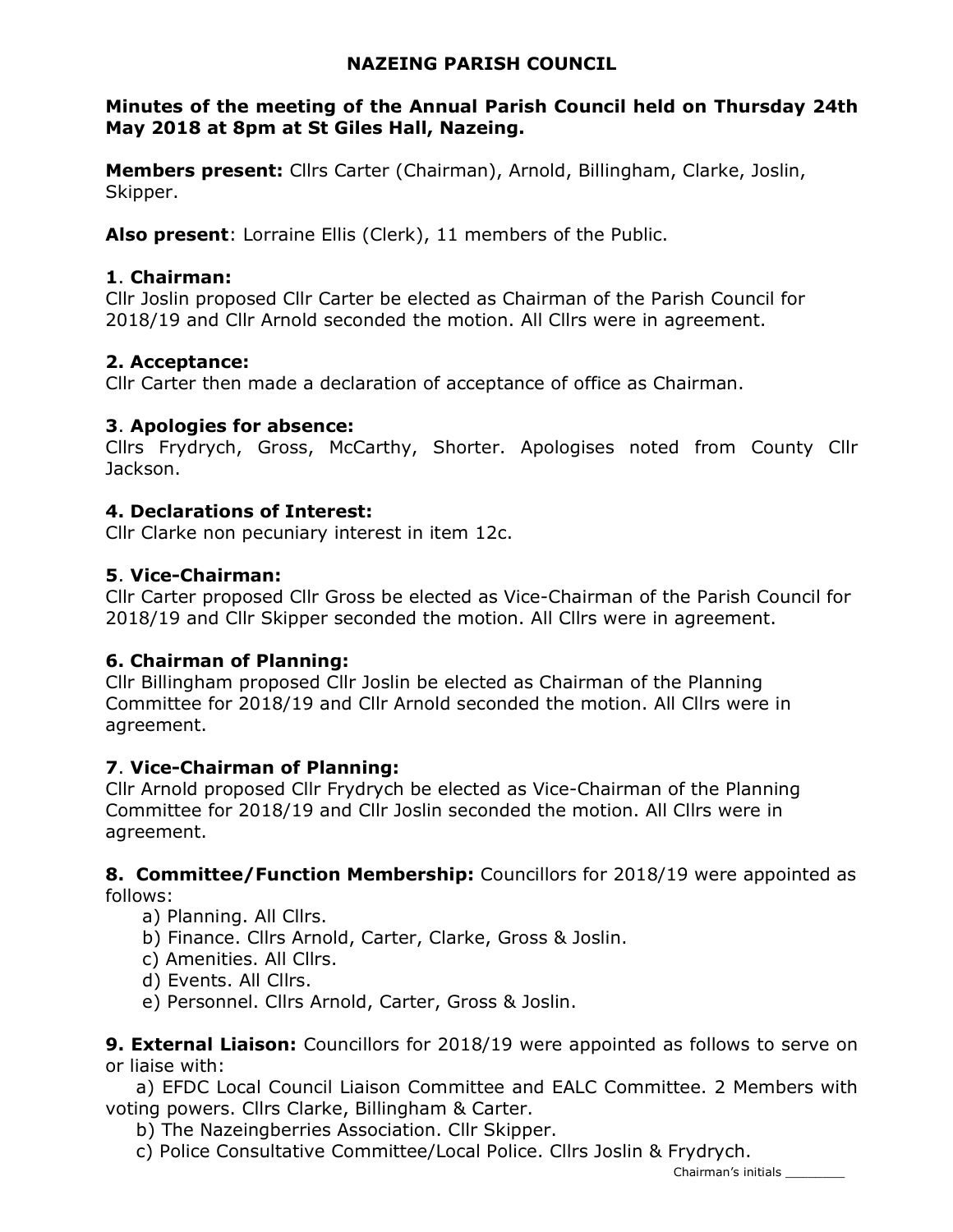- d) Flood warden and Emergency Response. All Cllrs.
- e) Lea Valley Regional Park Authority. Cllr Frydrych.
- f) Local schools. Cllr Billingham.

# 10. Public participation:

a) Residents raised concerns about speeding through Nazeing and lorries being unable to pass on the roads. The Council is aware of the problems, it seems that police will be in Nazeing w/c 28/05/18, hopefully, with speed guns.

b) Another resident raised the issue of parking on the green / play area at Pound Close. The Clerk advised that the Council is aware of the problem and that EFDC would be contacted. The residents offer of help was noted and appreciated. c) Revd. Helen Gheorghiu Gould advised of a "Community event" at St Giles hall on 29/09/18. The Council are happy to be involved.

### 11. Approval and signing of minutes:

a) The minutes of the Full Council meeting held on 26th April 2018 were approved and signed by the Chairman with no amendments.

b) To note the minutes of the meeting of the Planning Committee held on 12th April 2018.

- **12. Planning Applications: DJ.** The following applications were considered:<br>(a) Application No: EPF/0623/18 **CHEC** Officer: Graham Courtney
- (a) Application No:  $EPF/0623/18$ Applicant Name: P & L Properties Location: Leaside Nursery, Sedge Green, Nazeing, Waltham Abbey, EN9 2PA

**Proposal:** Application for variation of condition 3 'use of site by vehicles no more than 7.5 tonnes' on planning application EPF/2319/14 (Demolition of existing nursery/commercial buildings and erection of 17no. B1/B2/B8 commercial units with ancillary parking).

#### Resolved – object to the variation of the condition.

(b) Application No: EPF/0963/18 Officer: Graham Courtney Applicant Name: Mr Barry Middleton Location: 3 Belchers Lane, Bumbles Green, Nazeing, Essex, EN9 2SA

Proposal: Change of use of part of dwelling house to a separate dwelling.

#### Resolved – no objection.

(c) Application No: EPF/1092/18 Officer: James Rogers Applicant Name: Mr S Downes Location: The Bungalow, Hoe Lane, Nazeing, Waltham Abbey, EN9 2RQ

Proposal: Development of 4 dwellings.

It was noted that Cllr Clarke left the meeting for the duration of the discussion on this planning application.

Resolved – object most strongly to the application on the grounds that i) it is overdevelopment and it is not in keeping with the street scene (Policy DBE1) ii) as the proposed dwellings are positioned further back on the site (to provide off street parking), it will have a serious detrimental effect upon existing neighbouring properties (Policy DBE2).

(d) Application No: EPF/1163/18 Officer: James Rogers Applicant Name: Mr Giovanni Orlando Location: Oakleigh Nursery, Paynes Lane, Nazeing, EN9 2EU

Proposal: Retention of single mobile caravan.

A resident spoke about the application and the previous history of the site.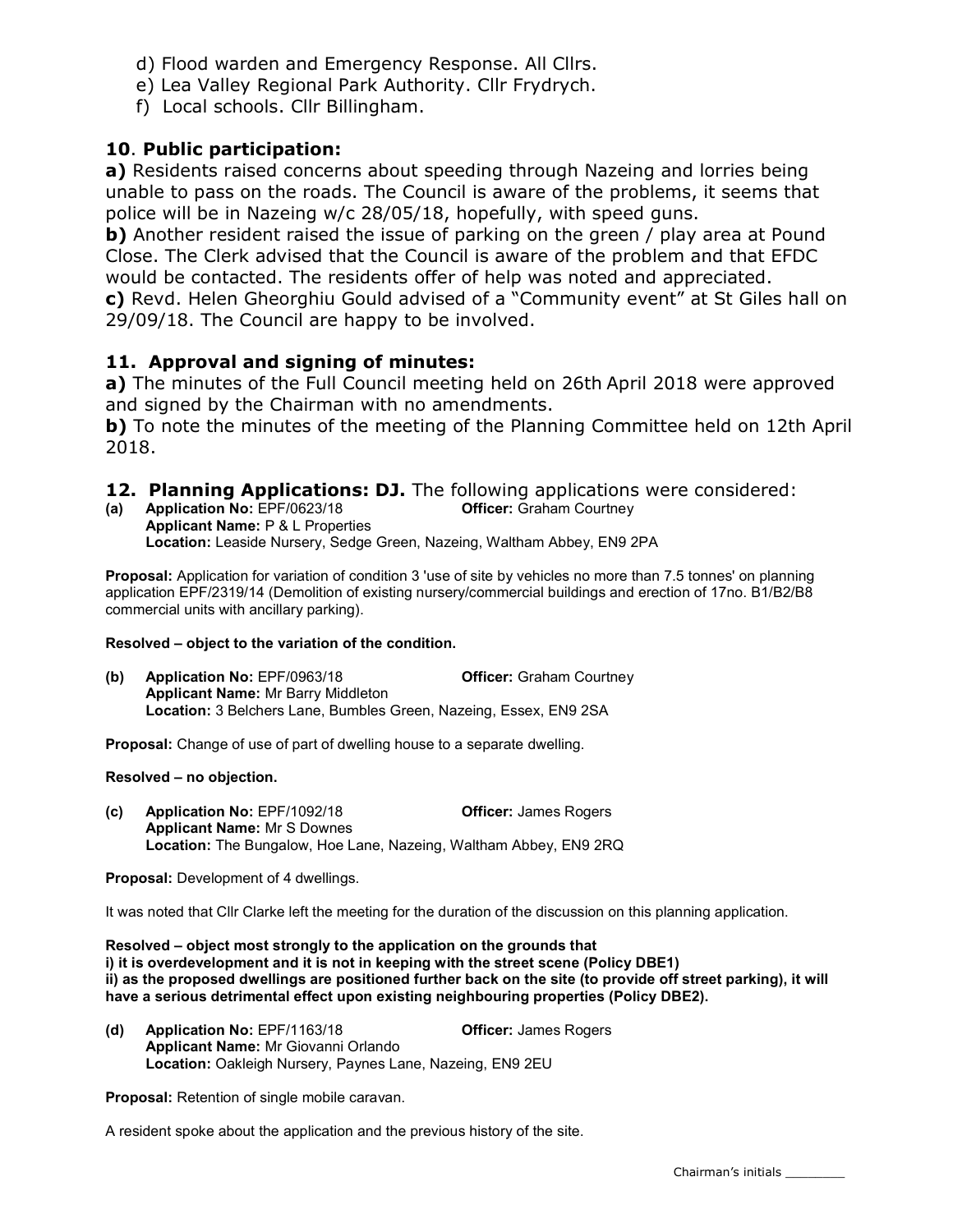Resolved – object to the application. The application is misleading and the size of the caravan is incorrect. Two of the caravans appear to be built across the boundary of the adjacent property. The Council received information from a local resident that several people are living on the site and do not appear to be employed by the nursery.

In the event that permission is granted for the application, it be subject to a condition that the caravan accommodation is only used for workers employed at the nursery.

These are provided for information only, EFDC do not normally accept comments on these applications

- (e) Application No: EPF/1200/18 DRC Officer: Jill Shingler
	- Applicant Name: Mr Gianni Orlando Location: Oakleigh Nursery, Paynes Lane, Nazeing, Waltham Abbey, EN9 2EU

Proposal: Application for approval of details reserved by condition 4 'drainage details' and 5 'flood risk assessment' on planning application EPF/0041/16 (The replacement of two existing dilapidated caravans with 2 new caravans for residential use by nursery workers (and associated concrete bases)).

#### Resolved – no comment.

### 13. Enforcement Notices/Appeals:

It was noted that no Enforcement Notices or Appeals have been received since the last meeting.

It was noted that Cllr Skipper departed from the Council meeting at this point.

### 14. Incinerator at Rattys Lane, Hoddesdon. SC/DJ

a) Cllr Joslin provided some background to the application and that there is now a Public Inquiry. The Council is concerned about the potential increase in HGV traffic, hence the requirement for a traffic survey. It was resolved to approve the cost of the traffic survey (anticipated to be £1500 + VAT), required for the Public Inquiry. The cost is to be split between Roydon and Nazeing Parish Councils.

Cllr Clarke advised that the Inspector will hold an evening meeting for residents if there is the demand.

b) It was resolved to approve the cost to produce six bound hard copies of the Proof of Evidence report for the main witness on Landscape and Visual Issues & appendices required for the Public Inquiry. The cost is anticipated to be  $£390 + VAT$ . An additional contribution from Epping Forest District Council is expected to cover the cost.

c) Cllr Joslin provided a brief update on the submission of Proofs of Evidence (PoE) for the Public Inquiry, all PoE were submitted by 22/05/18 as required. Bound hard copies need to be sent w/c 28/05/18.

# 15. Former Total Site Redevelopment. CS

Cllr Shorter advised no Health & Safety issues, all paperwork in place. He provided a written update on the redevelopment and progress on site is as follows:

- i) The new fence has been erected between the site and the church boundary, making good to the church carpark is completed and the heras fence removed.
- ii) 100% of the existing slab and hard standing 1m deep has been broken out and removed from site.
- iii) The first layer of membrane to the excavated areas has been laid and the backfill of inert crushed 6fs concrete has been completed.
- iv) The main ground works piling matt is complete and the piling rig to pile the foundations and form the ground beams is on site and works have commenced.
- v) No reported complaints this week.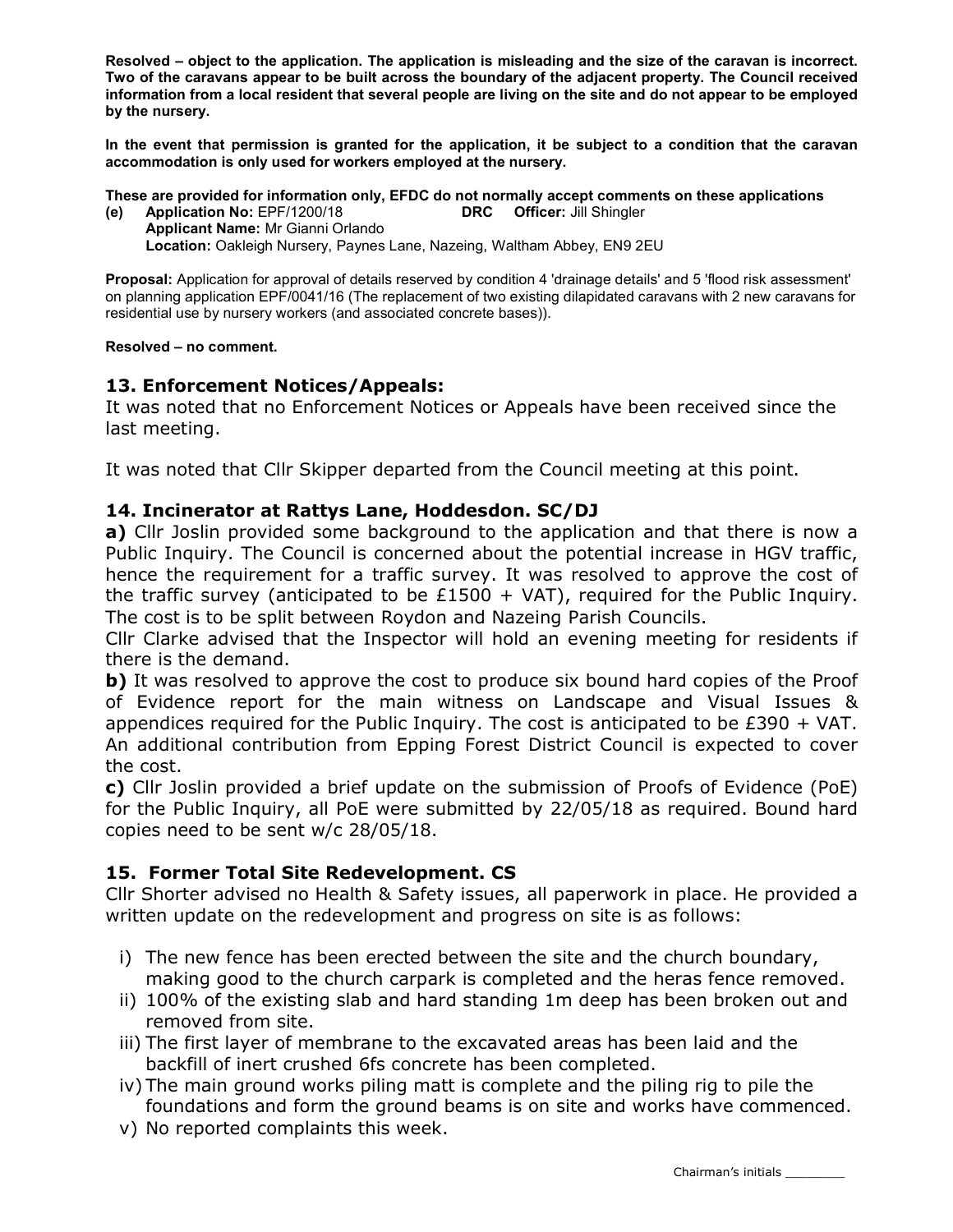- vi) Developer has issued the draft specification and construction program as requested, samples have been approved by EFDC.
- vii) Building inspector is booked to visit site on completion of the ground beam.

# 16. Amenity Matters:

a) It was resolved to use Parkguard again, same instructions as per last year, with patrols starting on 25/06/18 for 1 hour per week for 13 weeks (until 23/09/18). Cost is  $£585 + VAT$ .

b) Elizabeth Close and Leisure Centre Play Areas. Issue with grass cutting.

Groundskeeper has had difficulty accessing the track leading to Elizabeth Close play areas to cut the grass. Letters have been given to the Groundskeeper to put on cars parked opposite the track. Also, parked cars on the verge at Leisure Centre, which has prevented Groundskeeper from cutting the grass. Letters have been given to residents opposite and both business have been contacted.

c) Allotment Site and burst water pipe.

Clerk advised of another burst pipe. Fortunately two allotment holders have managed to fix the burst pipe.

# 17. Financial Matters:

a) Update on the "mandate changes" request to the bank. The Clerk advised that different information has now been provided by Barclays. She will visit the branch to try & resolve the issue of Cllr Gross being able to access online banking.

**b)** It was resolved to authorise:

i) payments totalling £5,187.14.

ii) transfer of £15,000 between bank accounts.

The Financial Summary for May 2018 was approved and signed by the Chairman with no amendments. It was noted Cllrs Clarke & Carter will set up & approve direct credits this month. Action Cllrs Clarke & Carter.

c) Two companies had been approached for providing Council Insurance, however, one was unable to offer cover due to the status of the Leisure Centre and the other no longer provide Council insurance. It was resolved to remain with Zurich for a term of 1 year.

### 18. Annual Internal Audit 2017/18:

a) The completion of the Internal Audit on 24th April 2018 was noted.

b) The contents of the 2017/18 Audit Report was noted and it was resolved to approve the Action Plan and responses. Cllr Billingham offered to assist the Clerk with the asset register.

c) It was resolved to approve the Annual Internal Audit Report 2017/18 (Annual Governance and Accountability Return 2017/18 Part 3) – Page 3.

# 19. Annual Return 2017/18:

a) It was resolved to approve Section 1 - Annual Governance Statement 2017/18 (Annual Governance and Accountability Return 2017/18 Part 3) – Page 4.

b) It was resolved to authorise the Chairman and Clerk to sign and date Section 1 -Annual Governance Statement 2017/18 (Annual Governance and Accountability Return 2017/18 Part 3) – Page 4.

c) It was resolved to approve Section 2 - Accounting Statements 2017/18 (Annual Governance and Accountability Return 2017/18 Part 3) – Page 5.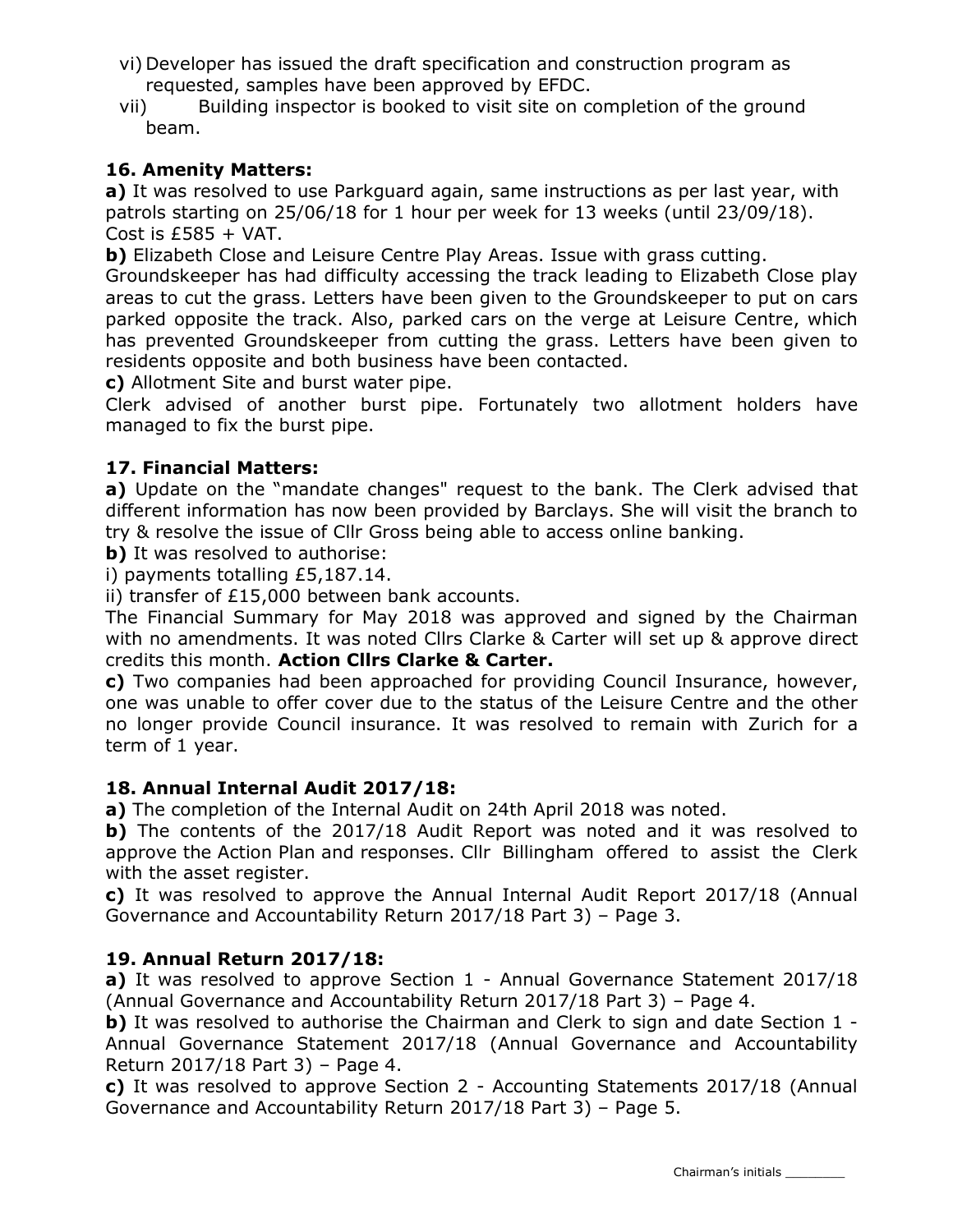d) It was resolved to authorise the Chairman and Clerk to sign and date Section 2 - Accounting Statements 2017/18 (Annual Governance and Accountability Return 2017/18 Part 3) – Page 5.

## 20. The General Data Protection Regulation (GDPR). LE

The new Regulation, called the General Data Protection Regulation, will come into force on 25/05/18. It replaces the existing law on data protection (the Data Protection Act 1998) and gives individuals more rights and protection regarding how their personal data is used by Councils. Local Councils must comply with its requirements, just like any other organisation.

Following training, there is little impact on the Council. The Council is already registered with the Information Commissioners Office. The Clerks main concern was the requirement to provide a Data Protection Officer (DPO), who could not be the Clerk or a Cllr. However, an amendment was timetabled to exempt all parish and town councils from the requirement to appoint a Data Protection Officer (DPO) under the General Data Protection Regulation. This amendment was accepted by MPs. Officials have advised us they expect Royal Assent and the Bill coming into force by 25 May 2018.

It was agreed to produce a Privacy Notice, as there does not seem to be one in existence for the Council.

# 21. Clerks Report. LE

The Clerk apologised for the delay in circulating the report before the meeting, due to time being spent on documents for the Public Inquiry. No questions were raised.

# 22. Reports from Councillors who have attended other meetings.

None.

### 23. Communications:

The following communications were considered:

a) Reminder: Cllrs to review & update declaration of interest if necessary. This request has come from EFDC. The Clerk asked that Cllrs advise even if no changes are required. Action All Cllrs

b) Persistent speeding concerns in Nazeing. Request from Kirsty Quintin (resident), to ask the Council for any help or advice.

Ms Quintin had forwarded an update, following a conversation with Essex Police. They have agreed to meet residents and to train some members of the community so that residents can have their own Community Police Watch – this means speed cameras are provided, and then the community can supply the information to the police for them to prosecute.

District Cllr Bassett has liaised with the police and it seems that they will be in Nazeing w/c 28/05/18, hopefully with speed guns.

The Council to advise Ms Quintin that she is doing everything possible and that the Council appreciate what she has done.

c) Overview and Scrutiny Committee 04/06/18, District Cllr Bassett has asked if there are any questions (on community transport) you would like him to raise. Cllrs to advise the Clerk if there are any questions. Action All Clirs

d) Request from Essex Police who have an operational requirement to deploy a camera on the street light near the Leisure Centre for a few weeks, with "the intention to capture vehicle movement with the ultimate aim of crime detection and